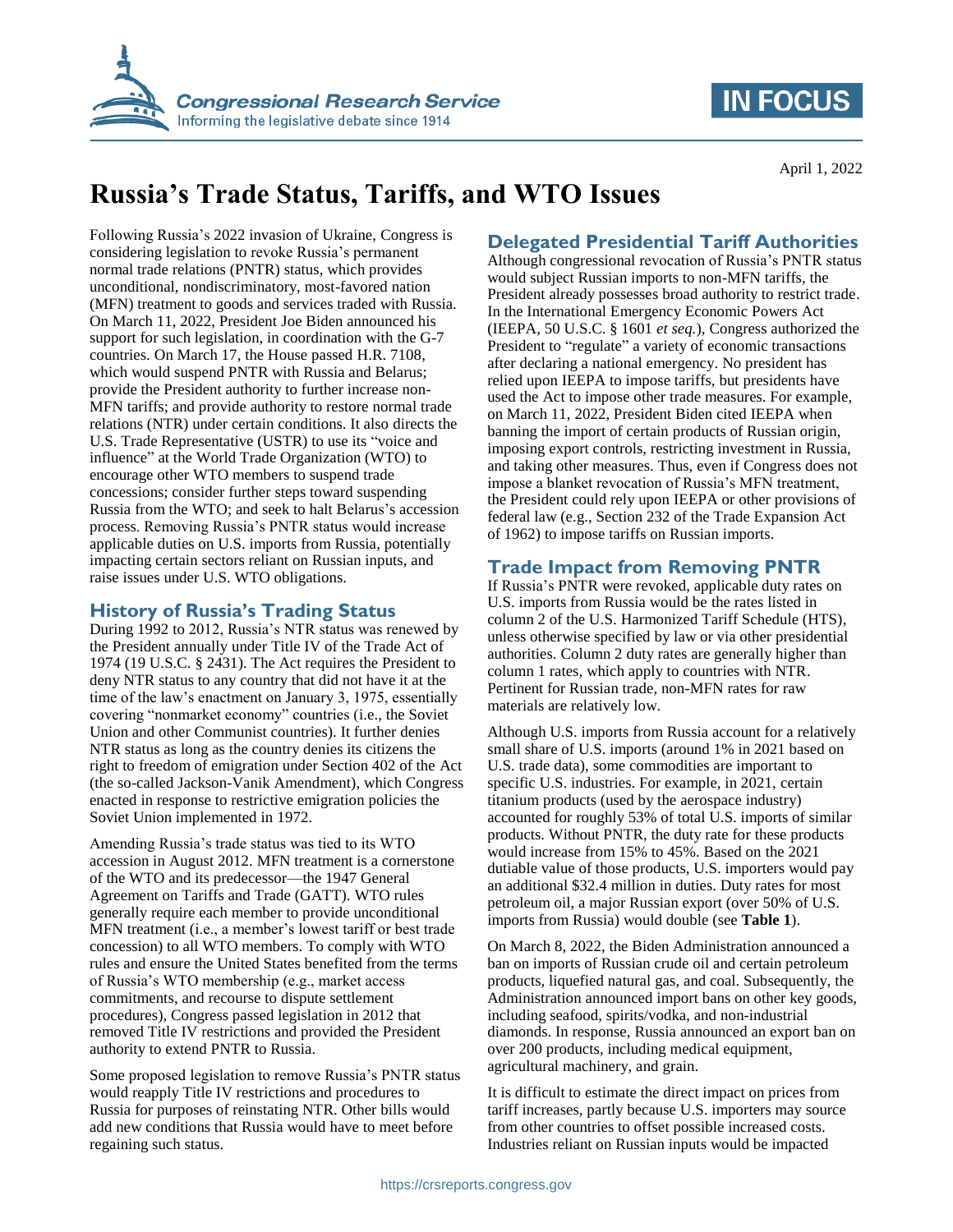more, and could face disruption to their supply chains if businesses decide to stop sourcing from Russia altogether.

<span id="page-1-0"></span>

| Table 1. Change in Duty Rates for Top U.S. Imports |  |  |
|----------------------------------------------------|--|--|
| from Russia                                        |  |  |

| <b>Product</b>                                                           | Column I                 | Column 2     |
|--------------------------------------------------------------------------|--------------------------|--------------|
| Distillate and residual petroleum<br>fuel oil testing <25 degrees A.P.I. | $0.0525/bb$ <sup>a</sup> | 0.21/bbl     |
| Crude petroleum oil                                                      | 0.105/bbl                | 0.21/bbl     |
| Distillate and residual petroleum<br>fuel oil testing >25 degrees A.P.I. | 0.105/bbl                | 0.21/bbl     |
| Unwrought or powdered<br>palladium                                       | Free                     | Free         |
| Light oil motor fuel                                                     | 0.525/bbl                | l.05/bbl     |
| Nonalloy pig iron                                                        | Free                     | $$1.11$ /ton |
| Crabs                                                                    | Free                     | Free         |
| Semifinished iron or nonalloy<br>steelb                                  | Free                     | 20%          |
| Unwrought or powdered Rhodium                                            | Free                     | Free         |
| Enriched uranium and other<br>radioactive chemical elements              | Free                     | Free         |

**Source: CRS analysis of U.S. International Trade Commission.** Dataweb data and Harmonized Tariff Schedule of the United States. **Notes:** a. bbl=barrel; b. product subject to 25% Section 232 tariffs.

The European Union (EU) announced additional trade restrictions with the revocation of Russia's MFN status on March 15, 2022, following earlier action by Ukraine and Canada. Other G-7 countries and "like-minded partners" (e.g., Albania, Australia, South Korea, and New Zealand) announced similar intentions. The coordinated action may compound potential impacts on the Russian economy and global supply chains, depending on any accompanying tariff increases. Canada, in its revocation of MFN, imposed additional tariffs of 35% on nearly all goods from Russia and Belarus, while the UK imposed a 35% tariff hike on key Russian goods. The EU opted not to increase tariffs, but issued various import or export bans, deeming it "quicker and more effective" than preparing a new tariff schedule.

#### **WTO Issues**

Collective action by the United States and allies would limit Russia benefiting from MFN treatment under its WTO membership. There is limited precedent for rescinding PNTR for a major trading partner; however, the United States has delayed (e.g., Moldova) or withheld NTR (e.g., Cuba) for some WTO members. North Korea, a non-WTO member, is the only other country currently without NTR. Key policy questions linked to revocation of MFN include the scope (e.g., possible tariffs caps), duration, and authorities for revocation and possible reinstatement (e.g., congressional vs. executive control).

When the United States announced its intent to withdraw Russia's MFN treatment, it indicated it would rely on Article XXI of the GATT, the so-called national security exception, to justify this action. Article XXI allows WTO members to take WTO-inconsistent measures to ensure their "essential security" when there is an "emergency in international relations" or to implement their "obligations under the United Nations Charter for the maintenance of international peace and security." Ukraine, Canada, and 13 other WTO members also cited Article XXI as the legal basis on which they intend to rely when revoking MFN.

Russia may retaliate by revoking MFN for other WTO members or pursuing WTO dispute settlement. Russia has argued that the United States and others have violated their WTO obligations by removing its MFN treatment. If WTO members invoke GATT Article XXI during a WTO dispute, panels will likely assess whether the measures taken "are so remote from, or unrelated to" the justification offered to support the revocation of MFN. Given this relatively low level of scrutiny, it is unlikely that a panel would rule against a WTO member that justified revocation of MFN on the grounds of an "emergency in international relations," or a need to meet its "obligations under the United Nations Charter for the maintenance of international peace and security."

#### **Suspending or Expelling Russia from the WTO**

Ukraine has urged WTO members to suspend Russia's participation in the WTO over its "violation of the purpose and principles" of the organization. Pending legislation and some experts advocate suspending Russia from the WTO. However, no WTO rules expressly address suspension. In addition, no mechanism exists to expel members, but WTO members could seek to amend the Marrakesh Agreement Establishing the WTO to create one. This would likely face significant obstacles, as WTO decisions are generally made by consensus among the 164 members. Amending a WTO agreement requires the support of two-thirds of members; if a WTO member refuses to comply, three-fourths of the membership could vote to apply the decision and dissenting members "shall be free to withdraw from the WTO or to remain ... with the consent of the Ministerial Conference." Some experts view a coordinated suspension of trade benefits as achieving the same effect as expelling Russia, but through a "more practical" approach. Others point to revoking MFN as primarily a symbolic gesture, questioning the impact and whether it would undermine the WTO. For each of these options, a key issue is under what conditions the United States and others might reinstate Russia's trade status.

#### **Russia's Potential Withdrawal from the WTO**

The State Duma, the lower house of Russia's parliament, is considering legislation to withdraw from the WTO. Under Article XV of the Marrakesh Agreement, any member may withdraw. A withdrawal takes effect six months after the WTO Director-General receives written notice. If Russia withdraws from the WTO, no WTO member, including the United States, will be under a legal obligation to extend MFN to Russia. In this case, Congress would not need to make revocation of PNTR temporary to address the current crisis, but could introduce legislation to subject Russia to other treatment on a permanent basis.

**Cathleen D. Cimino-Isaacs**, Specialist in International Trade and Finance **Nina M. Hart**, Legislative Attorney **Brandon J. Murrill**, Legislative Attorney **Liana Wong**, Analyst in International Trade and Finance